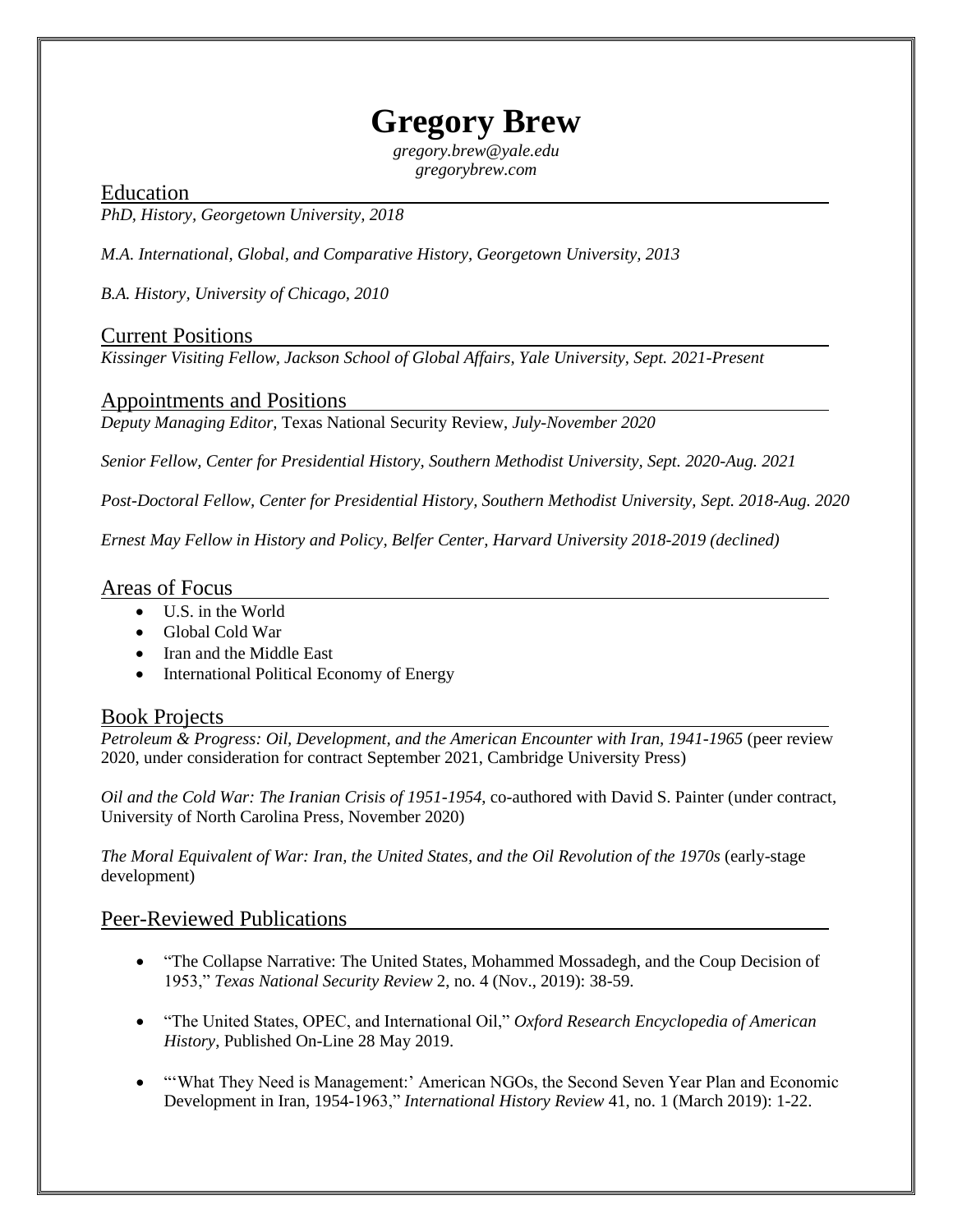- "In Search of 'Equitability:' Reza Shah, Sir John Cadman and the Cancellation of the D'Arcy Concession, 1928-1933," *Iranian Studies* 50, no. 1 (January, 2017): 125-48
- "'Our Most Dependable Allies:' Iraq, Saudi Arabia and the Eisenhower Doctrine, 1956-1958," *Mediterranean Quarterly* Vol. 26, no. 4 (Winter, 2015): 89-110.

## Book Chapters

- "De-Nationalized: Mohammed Reza Pahlavi, the Consortium, and Global Oil, 1953-1963" in *American-Iranian Dialogues: Reassessing Transnational and Cultural Ties from Constitution to White Revolution*, Matthew Shannon ed. (Bloomsbury Press, 2021, forthcoming).
- "Oil and Geopolitics," *Handbook on Oil and International Relations*, Roland Dannreuther and Wojciech Ostrowski, eds. (forthcoming).

## Reviews and Essays

- H-Diplo Roundtable, Victor McFarland, *Oil Powers: A History of the U.S.-Saudi Alliance* (New York: Columbia University Press, 2019) (2021, forthcoming).
- Review of Robert Vitalis, *Oilcraft: The Myths of Scarcity and Security That Haunt U.S. Energy Policy* (Stanford, CA: Stanford University Press, 2021) for *International Journal of Middle Eastern Studies* (2021, forthcoming).
- Review of Ariane Tabatabai, *No Conquest, No Defeat: Iran's National Security Strategy* (New York: Oxford University Press, 2020) for *Strategy Bridge* (October 2021, forthcoming).
- Roundtable Review of Brandon Wolfe-Hunnicutt, *The Paranoid Style of American Diplomacy: Oil and Arab Nationalism in Iraq* (Stanford, CA: Stanford University Press, 2021) for *Passport* (2021, forthcoming).
- H-Diplo Review, John Ghazvinian, *America and Iran: A History, 1720 to the Present* (New York: Alfred A. Knopf, 2021) (5 August 2021).
- "Panic at the Pump and the Real Risks of Energy Security," *War on the Rocks* (17 May 2021).
- H-Diplo Roundtable, Giuliano Garavini, *The Rise and Fall of OPEC in the Twentieth Century*  (Oxford, Oxford University Press, 2019) (November 2020).
- "Selling a Revolution," introduction to roundtable review of Narges Bajoghli, *Iran Reframed: Anxieties of Power in the Islamic Republic* (Stanford, CA: Stanford University Press, 2019), for *Texas National Security Review* (8 September 2020).
- "Penny-Wise, Pound-Foolish: The Iranian Coup of 1953," *War on the Rocks* (7 July 2020).
- H-Diplo Roundtable, Anand Toprani, *Oil and the Great Powers: Britain and Germany, 1914-1945*  (Oxford: Oxford University Press, 2019) (July 2020).
- "The Impact of the Twin Crises on Saudi Arabia and Iran," *Istituto Affari Internazionali* (May 2020).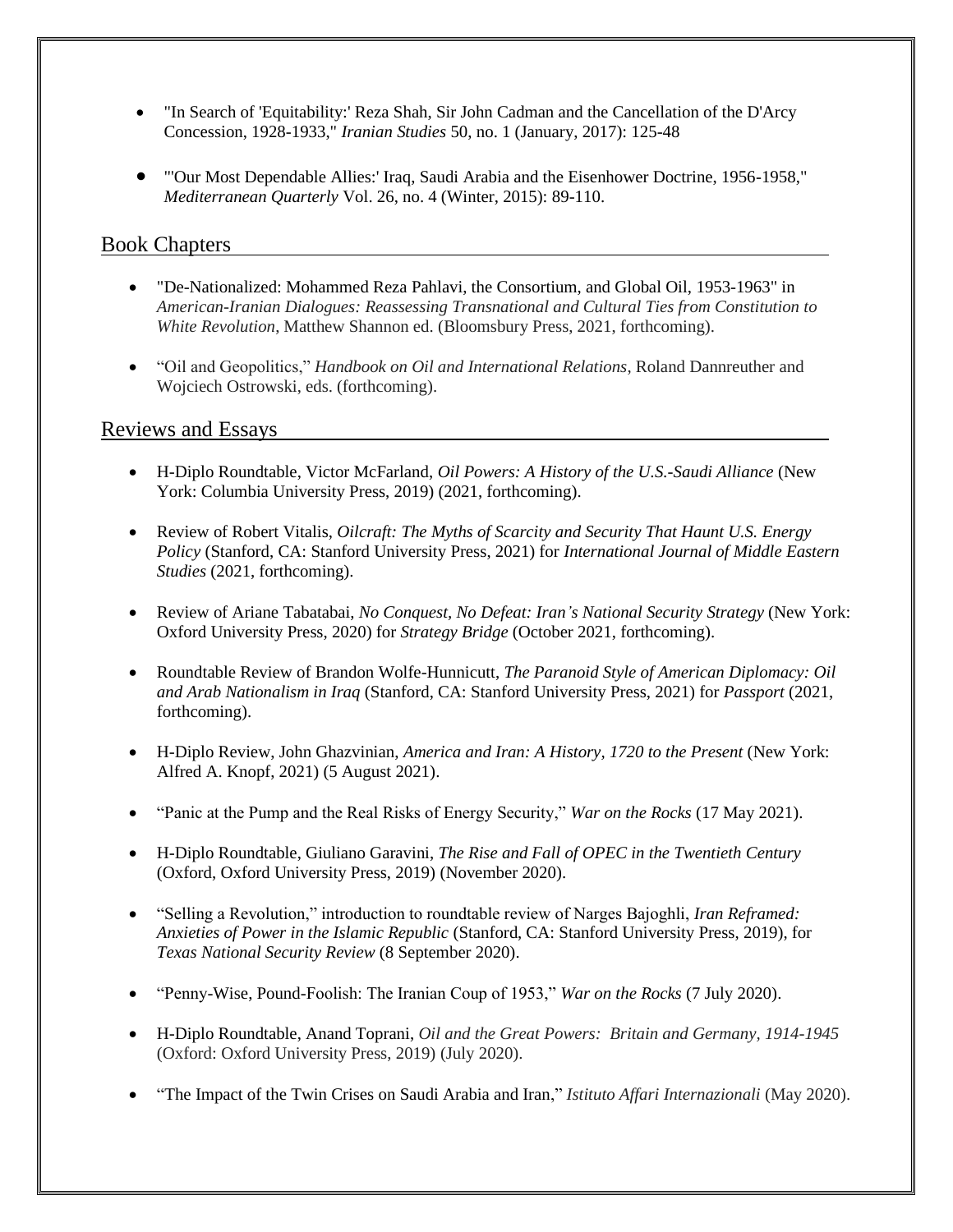- Review, Osamah F. Khalil, ed., *United States Relations with China and Iran* (London: Bloomsbury Academic Press, 2019), for *Journal of American Studies* (forthcoming).
- "State of the Field: The United States and Iran," *H-Diplo ISSF* (May 2020).
- "Saudi Arabia's Weaponization of Oil Abundance," *Middle East Research and Information Project*  (MERIP) (20 March 2020).
- "Unpacking Tragedy: Trump, Iran, and Maximum Pressure," *Passport: The Society for Historians of American Foreign Relations Review* 50*,* no. 4 (April 2020).
- H-Diplo Article Review of Mark J. Gasiorowski, "U.S. Perceptions of the Communist Threat in Iran during the Mossadegh Era" in *Journal of Cold War Studies* Volume 21:3 Summer 2019: 185-221. (13 February 2020).
- "'Maximum Pressure:' The Trump Administration and Iran," *H-Diplo ISSF Policy Series, America and the World—2017 and Beyond* (22 January 2018).
- H-Diplo Article Review of Jacob Shively, '"Good Deeds Aren't Enough:' Point Four in Iran, 1949– 1953," *Diplomacy & Statecraft* 29:3, Sept. 2018: 413-431.
- Review, "Foreign Relations of the United States, Retrospective: Iran, 1951-1954," in *Passport: The Society for Historians of American Foreign Relations Review* 48, no. 3 (January 2018): 53-55.
- "Economic Expertise and Rural Improvement in Iran, 1948-1963," *Rockefeller Archive Center Researcher Reports* (29 November 2017).
- "The 1953 Coup D'Etat in Iran: New FRUS, New Questions," *Wilson Center: Sources and Methods* (30 October 2017).
- H-Diplo Article Review of Mattin Biglari, "'Captive to the Demonology of the Iranian Mobs': U.S. Foreign Policy and Perceptions of Shi'a Islam During the Iranian Revolution, 1978-79," *Diplomatic History* 40:4 (September 2016): 579-605.
- H-Diplo Article Review of Megan Black, "Interior's Exterior: The State, Mining Companies, and Resource Ideologies in the Point Four Program," *Diplomatic History* 40:1 (January 2016).
- H-War Book Review of Tancred Bradshaw, *[The Glubb Reports: Glubb Pasha and Britain's Empire](https://www.academia.edu/26348102/Review_The_Glubb_Reports_Glubb_Pasha_and_Britain_s_Empire_Project_in_the_Middle_East_1920-1956._Houndmills_Basingstoke_Hampshire_Palgrave_Macmillan_2015)  Project in the Middle East, 1920-1956*[. Houndmills, Palgrave Macmillan, 2015.](https://www.academia.edu/26348102/Review_The_Glubb_Reports_Glubb_Pasha_and_Britain_s_Empire_Project_in_the_Middle_East_1920-1956._Houndmills_Basingstoke_Hampshire_Palgrave_Macmillan_2015)

## **Commentary**

- "Biden Can Help the World Avoid Energy Wars of the Future," *Responsible Statecraft* (24 September 2020).
- "The Quincy Institute's Middle East Report and the Hopes of a New Iran Nuclear Deal," *Responsible Statecraft* (31 July 2020).
- "This Is No Time for New Oil Wars," *Responsible Statecraft* (1 May 2020).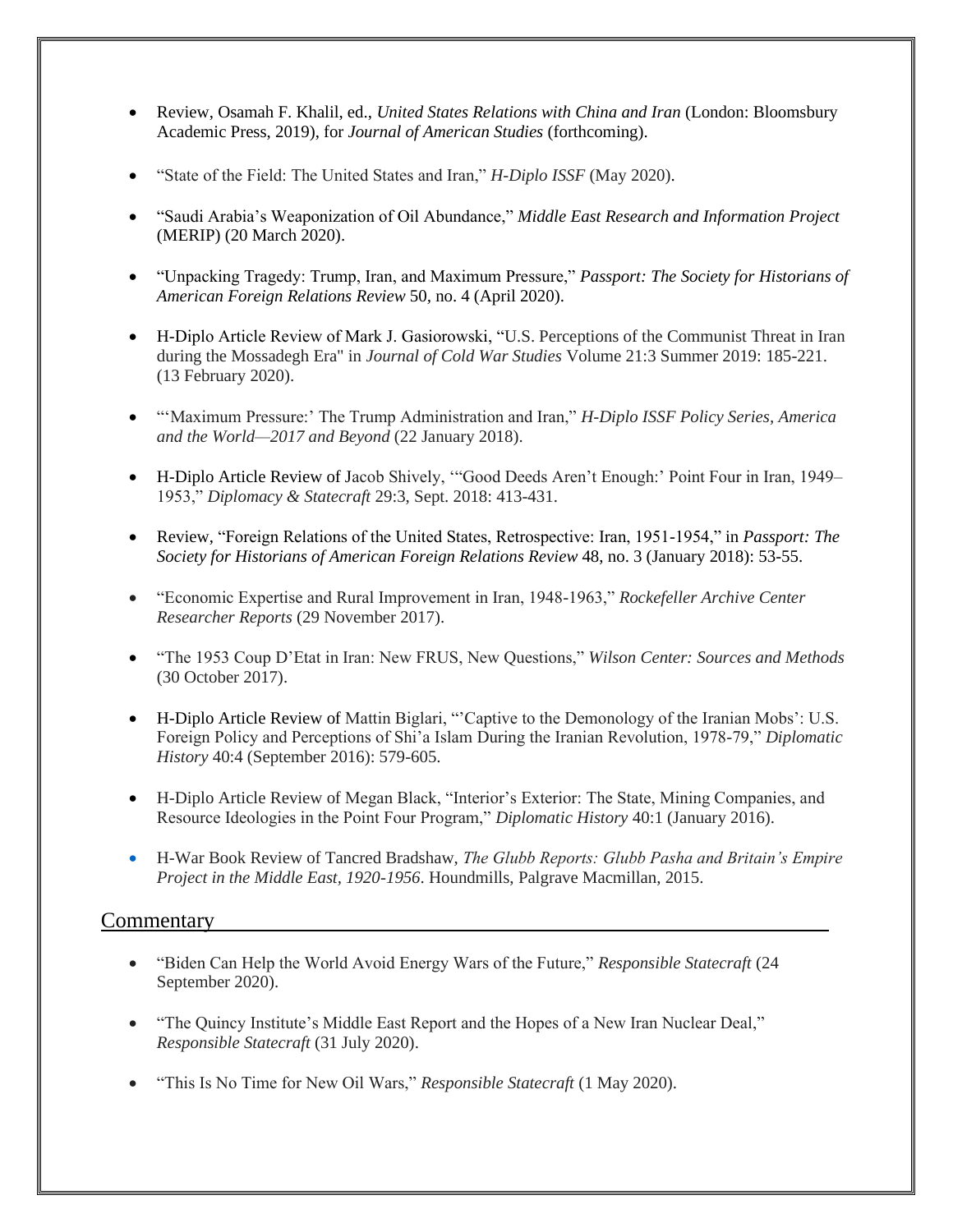- "Energy Dominated: Why the Price Shock Shatters the Myth of American Oil Independence," *Responsible Statecraft* (13 March 2020).
- "Explaining the Price War," *The FUSE* (18 March 2020).
- "From High to Low: Could U.S. Shale Production Stall in 2020?" *The FUSE* (02 March 2020).
- "The Return of 'Peak Demand?' What the Future May Hold for Global Oil" *The FUSE* (04 February 2020).
- "The Death of Qassem Soleimani: How Will Iran Respond?" *The FUSE* (03 January 2020).
- "Aramco IPO Concerns Linger as Value Hits \$2 Trillion," *The FUSE* (13 December 2019).
- "Protests at the Pump: Unpacking Iran's Oil Woes and the Gasoline Protests," *The FUSE* (2 December 2019).
- "What the United States Keeps Getting Wrong in Iran," *Washington Post* (4 November 2019).
- "Take the Oil: How the U.S. Plan in Syria Could Backfire," *The FUSE* (25 October 2019).
- "A New Tanker War? Understanding Rising Violence on the High Seas," *The FUSE* (15 October 2019).
- "After the Shock: How to Interpret Oil Post-Abqaiq," *The FUSE* (25 September 2019).
- "A New Hand on the Wheel: Changes in the Saudi Energy Leadership," *The FUSE* (09 September 2019).
- "The Failure of History: How Oil Has Entered a Brave New World," *The FUSE* (13 August 2019).
- "Misreading the 1953 Coup," *Lobelog* (20 May 2019).
- "The Shah's Long Road," *LobeLog* (11 February 2019).
- "Saudi Arabia is Allying with Russia to Shore Up Oil Prices as OPEC's Power Wanes," *The Conversation* (7 December 2018).
- "Trump's New Iranian Oil Sanctions May Inflict Pain at Home Without Serving Strategic Objectives," *The Conversation* (13 November 2018).
- "The Danger of Donald Trump's Course in Iran," *Washington Post* (17 July 2018).
- "The Volatile Oil Market is Bigger than Just the Middle East," *The National Interest* (18 June 2017).
- "Is OPEC's Oil Era Over?" *The Conversation* (2 June 2016).
- "Who Controls the Oil as Kurdish Independence Looms?" *Huffpost* (21 June 2017).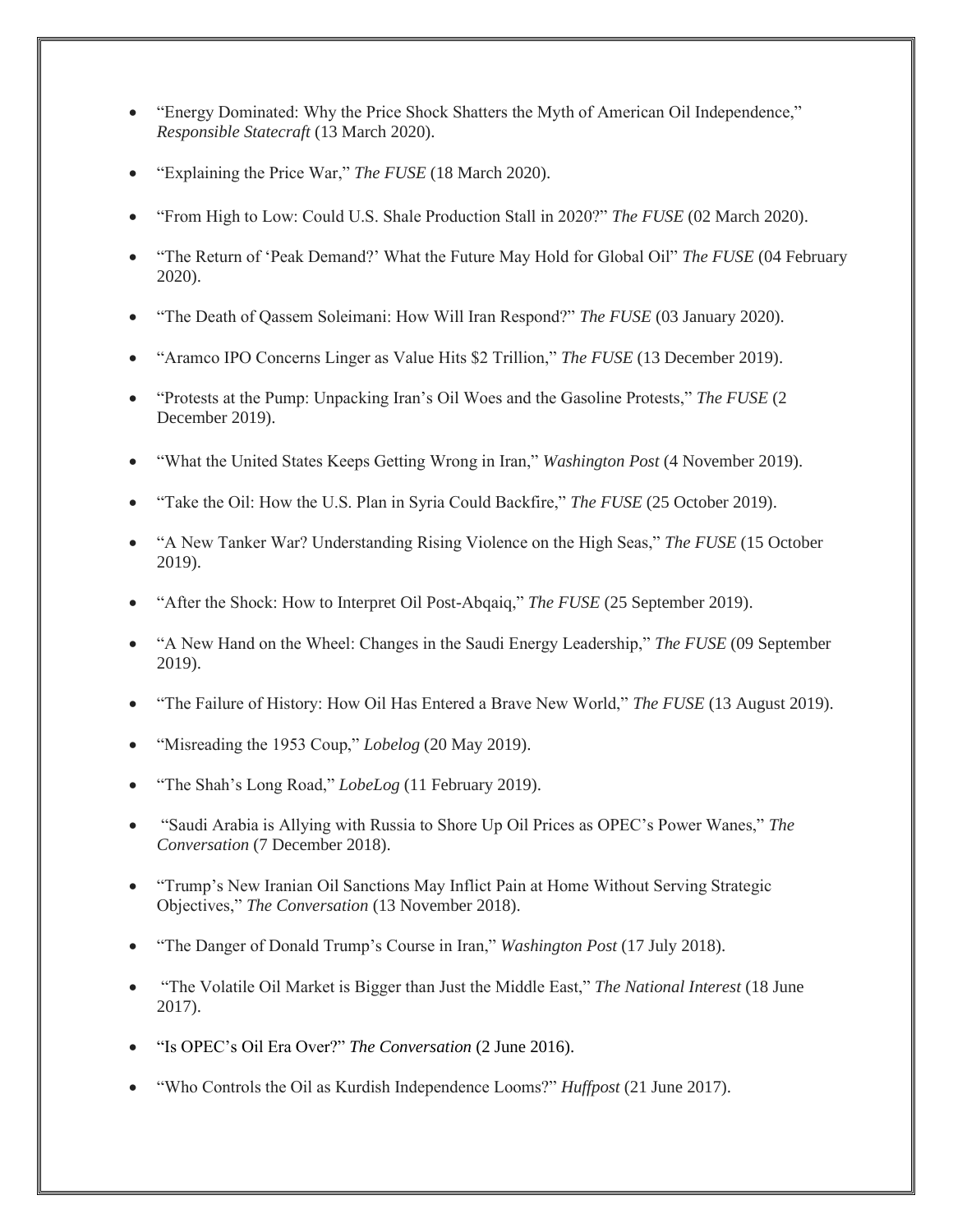- "Damascene Conversion: What Happens After the War is Won," *The Met Society* (8 April 2017).
- "To Secure American Interests with Iran, Don't Abandon the Nuclear Deal," *The Met Society* (10 January 2017).
- "Having Outmaneuvered OPEC, Can Iran Handle Trump?" *Huffpost* (12 December 2016).
- **"**Stuck in the Middle East With You Reexamining the US Saudi Alliance," *The Met Society* (11 October 2016).
- "The Oil of Iran: Past and Present in Perspective," *E-International Relations* (19 January 2016).
- "Why the JCPOA Won't Turn Iran Into the Next Saudi Arabia," *The Caspian Project* 12 (August 2015).

#### Invited Talks and Appearances

- *Thirteenth Biennial Iranian Studies Conference,* 2020—Roundtable Discussion, "Oil and Pahlavi Iran" (moved on-line due to COVID-19, August 2020).
- World Affairs Council, *Meridian: Young Professionals Group*, February 2020—"Iran and the United States"
- *SMU Third Rail Series: The Two-State Solution*, February 2020—Roundtable Discussion.
- *SMU Third Rail Series: Does the Middle East Still Matter*? November 2019—"The United States and Iran."
- *Gilder Lehrman Lecture Series*, June 2019—"The Eisenhower Administration in the Middle East."
- *Southern Methodist University Grad Student Luncheon*, October 2018—"Publishing as a Graduate Student."
- *Wilson Center and Cold War International History Project Workshop: Foreign Relations of the United States: Iran, 1951-1954,* 2017—"The Eisenhower Administration's Road to the Coup, January 20-July, 1953."
- *Georgetown University and Santander Partnership on Social Economy, Conference on Social, Economic and Financial Challenges in Energy Inclusion,* 2017—"Renewable Energy: Sustainable Growth and Present Challenges."

### Panels Organized

- *Thirteenth Biennial Iranian Studies Conference,* 2020, "Transnational Iran," (moved on-line due to COVID-19, August 2020).
- *Annual Conference of the Middle East Studies Association, 2020* "Entangled Iran: Towards an International History" (moved on-line due to COVID-19, November 2020).
- *Annual Conference of the Society of Historians of American Foreign Relations*, 2019—"The United States and Iran: Mosaddeq and the Coup, Revisited."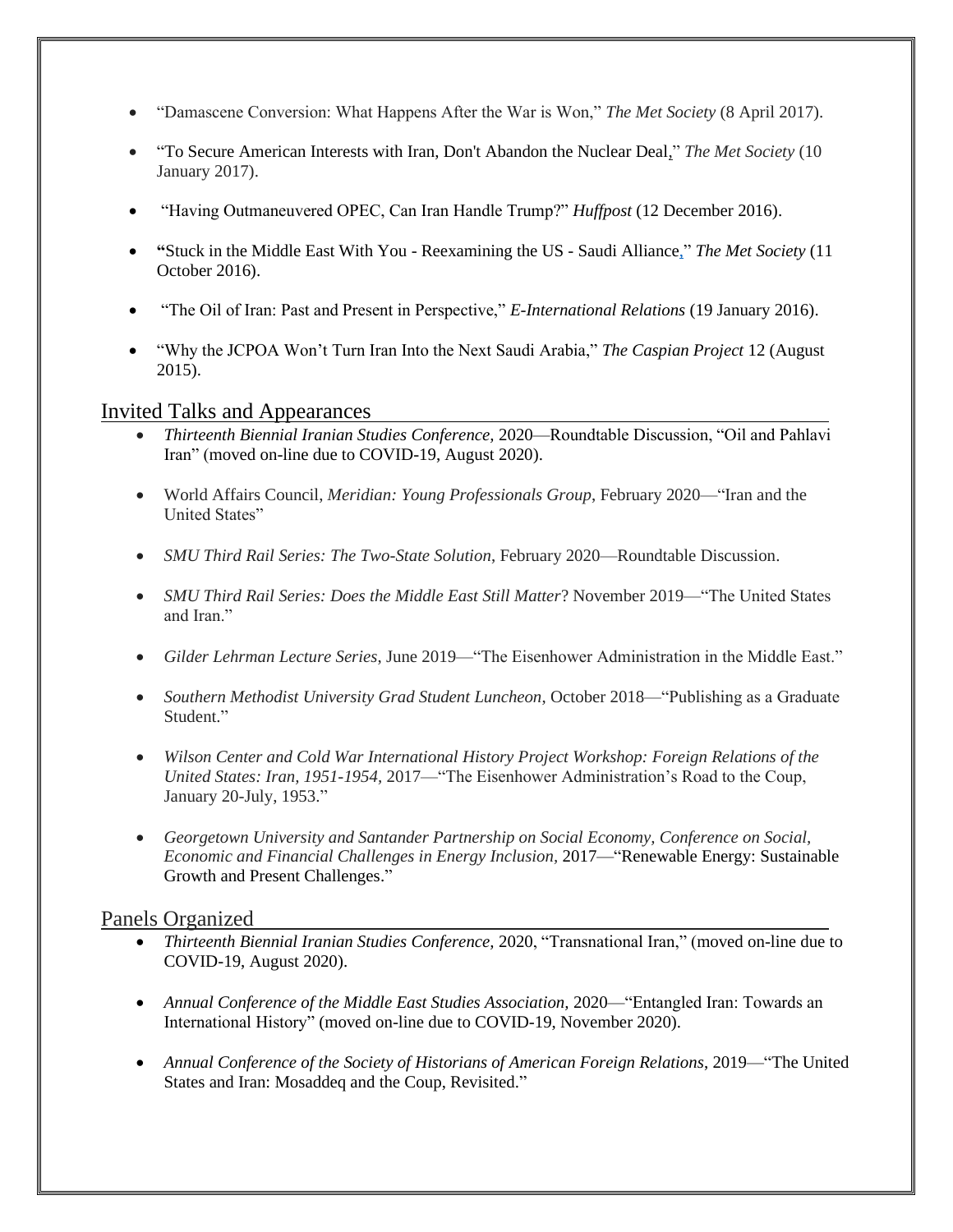- *Annual Conference of the Society of Historians of American Foreign Relations,* 2017—"The Dual Integration of Oil: Economic Development and the Public-Private Partnerships of the Postwar Petroleum Order."
- *Eleventh Biennial Iranian Studies Conference*, 2016—"Pulling the 'Open Door' with Two Hands: American Oil Companies, the Iranian Oil Concession and the 1946 Azerbaijani Crisis."

## Conference Presentations and Guest Lectures

- Guest Lecture, "The Islamic Revolution 1977-1979: the Politics of Protest," 14 November 2019, Southern Methodist University.
- Guest Lecture, "Mosaddeq and Iran's Oil Nationalization," 5 November 2018, Southern Methodist University.
- *Annual Conference of the Middle East Studies Association*, 2018—"The United States and the Dual Integration of Oil in Iran, 1925-1964."
- Guest Lecture, "Iran, Saudi Arabia, and Oil in Islam," 19 September 2018, Southern Methodist University.
- *Annual Conference of the Middle East Studies Association*, 2017— "Building the Petrochemical Paradise: Oil, Water and Soil in the US-Iranian Project in Khuzestan."
- Guest Lecture, "Neoliberalism, the Reagan Revolution and Race in American National Politics," 23 March 2016, HIST-197 Georgetown University.
- *86th Annual Society of Military History Conference,* 2016—"Grain, Guns, Gold and Oil: the U.S. in Iran and Anglo-American Competition, 1941-1946."
- Guest Lecture, "The Oil Weapon: Oil and the 1973 October War," 20 October 2015, HIST-099 Georgetown University.
- *Symposia Iranica*, University of Cambridge 2015—"In Search of 'Equitability:' Reza Shah, Sir John Cadman and the 1933 Concession, 1927-1933."
- Guest Lecture, "Sports and American Hegemony: Baseball in the Age of the National Past-time," 9 February 2015, HIST-287 Georgetown University.
- *University of Maryland Graduate History Conference*, 2015—"Abadan: the Colonial Company Town of Iranian Oil, 1908-1951."
- Guest Lecture, "WWII in Europe, 1941-1945: A Military History," 22 October 2014, HIST-282 Georgetown University.
- *Loyola University Chicago Graduate Student History Conference,* 2014—"In Search of 'Equitability:' APOC and Iran, 1927-1933."

### **Teaching**

*Southern Methodist University*

• Instructor, Problems in American History 003 1192, "The West and Iran," Spring 2019.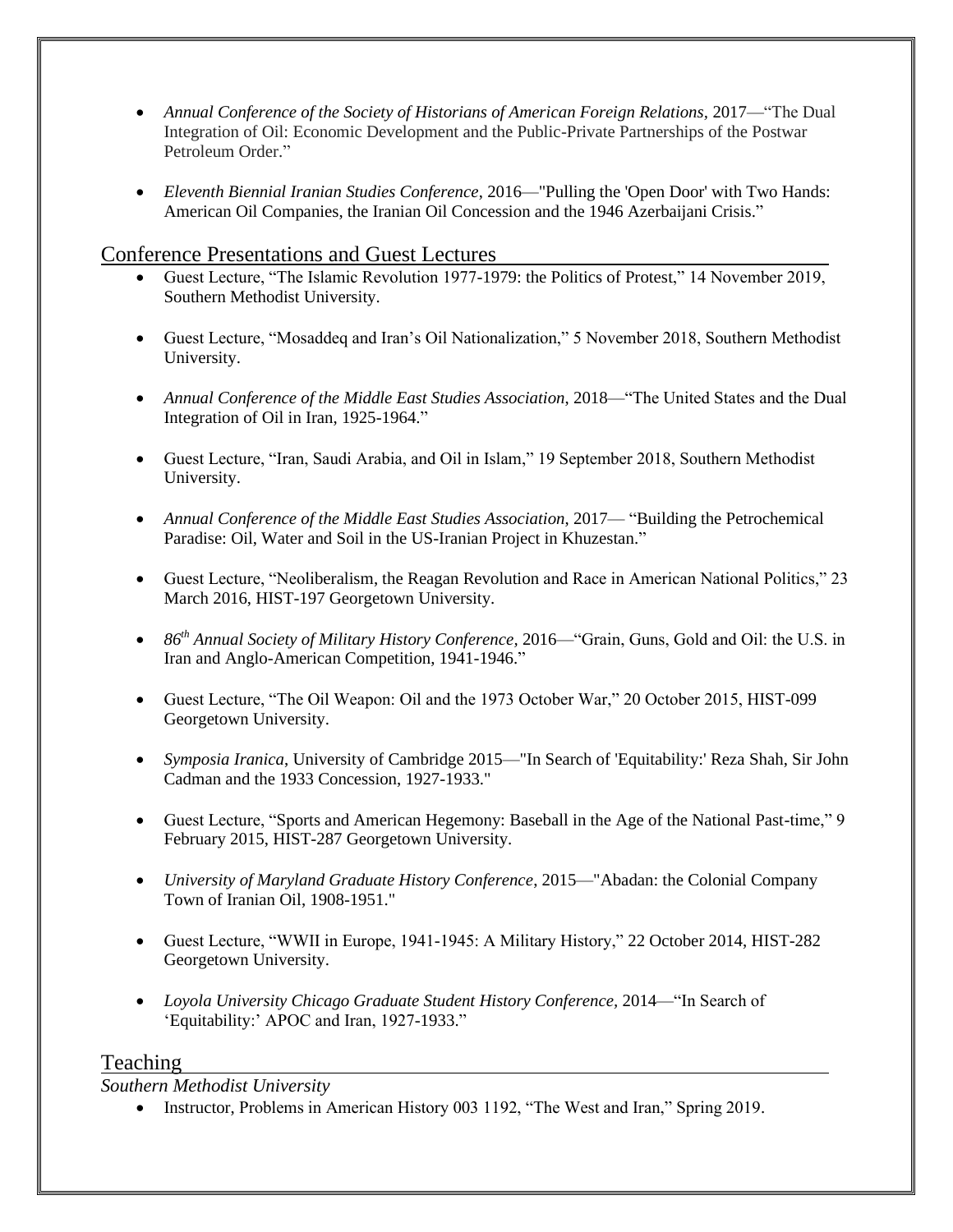#### *Georgetown University*

- Teaching Assistant, Prof. Michael Wall, "Pacific World," Spring 2018.
- Teaching Assistant, Prof. James Benton, "African Americans, 1900-Present," Spring 2016.
- Teaching Assistant, Prof. David S. Painter, "Oil and World Power," Fall 2015.
- Teaching Assistant, Prof. Chandra Manning, "The History of Baseball and American Society," Spring 2015.
- Teaching Assistant, Prof. Teresa Keeley, "U.S. Diplomatic History, Part 1" Fall 2014.

*Sehan Academy*, Seoul, South Korea

• Methods in Writing, Summer 2012 and Summer 2013.

### Prepared Syllabi

- "The West and Iran: Experience, Exchange and Collision in the  $20<sup>th</sup>$  Century," 300-level Specialized Undergrad Seminar (International, Middle East).
- "The History of Energy," 300-level Specialized Undergrad Seminar (International, Political Economy, History of Energy).
- "Empire of Liberty: the United States in the World, 1600-Present," 200-level Undergrad Survey (U.S., International).
- "Modern Warfare in the Middle East," 200-Level Undergraduate Survey (Middle East, military).
- "Islamic History," 200-Level Undergrad Survey (Middle East, religious history).

#### Grants

- Edwin J. Beinecke, Jr. Scholarship in International Affairs, 2016
- Russell F. Weigley Graduate Student Travel Grant, Society of Military History, 2016
- Rockefeller Archive Center Research Grant, 2016
- Cosmos Foundation Scholars Grant, 2016
- Franklin D. Roosevelt Presidential Library Research Grant, 2016

### University Awards and Scholarships

- Harold Glassman Distinguished Dissertation Award, Nominated, 2020
- Dissertation Award, Distinction, 2018
- Sharabi Graduate Student Essay Prize, 2017
- Conference Travel Grant for Symposia Iranica, 2015
- Comprehensive Exams, Pass with Distinction, 2015
- Graduate Language Scholarship, Persian 2014 and 2015, Arabic 2012
- Evan Armstrong North Graduate Research Award, 2013
- MAGIC Tuition Scholarship, Spring 2012
- Magna Cum Laude and Dean's List, University of Chicago, 2010

### Professional Development

- Omeka Web-Site and Archival Software Training, September 2019.
- Contributor, *The FUSE* Energy and Geopolitics, September 2019-Present